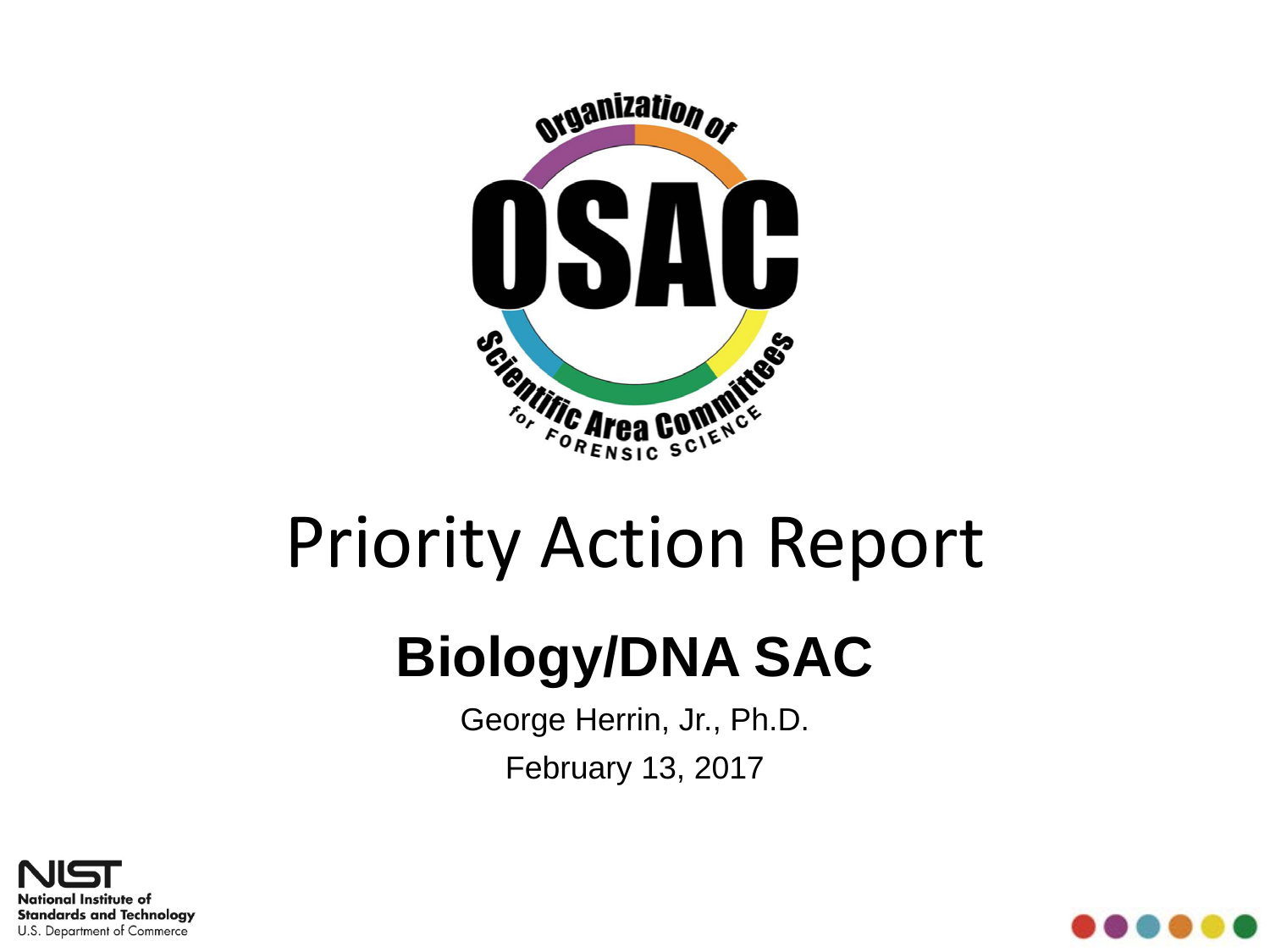

#### **Subcommittee Leadership**

| Position               | <b>Name</b>                  | <b>Organization</b>                                 | <b>Term</b>    | Email                         |
|------------------------|------------------------------|-----------------------------------------------------|----------------|-------------------------------|
| Chair                  | George Herrin, Jr.,<br>Ph.D. | Georgia Bureau of<br>Investigation                  | $\overline{4}$ | george.herrin@gbi.ga.gov      |
| <b>Vice Chair</b>      | Angelo Della Manna           | Alabama Department of 3<br><b>Forensic Sciences</b> |                | a.dellamanna@adfs.alabama.gov |
| Executive<br>Secretary | Deedra Hawk                  | <b>Wyoming Forensic Fish</b><br>and Wildlife        | $\overline{3}$ | deedee.hawk@wyo.gov           |



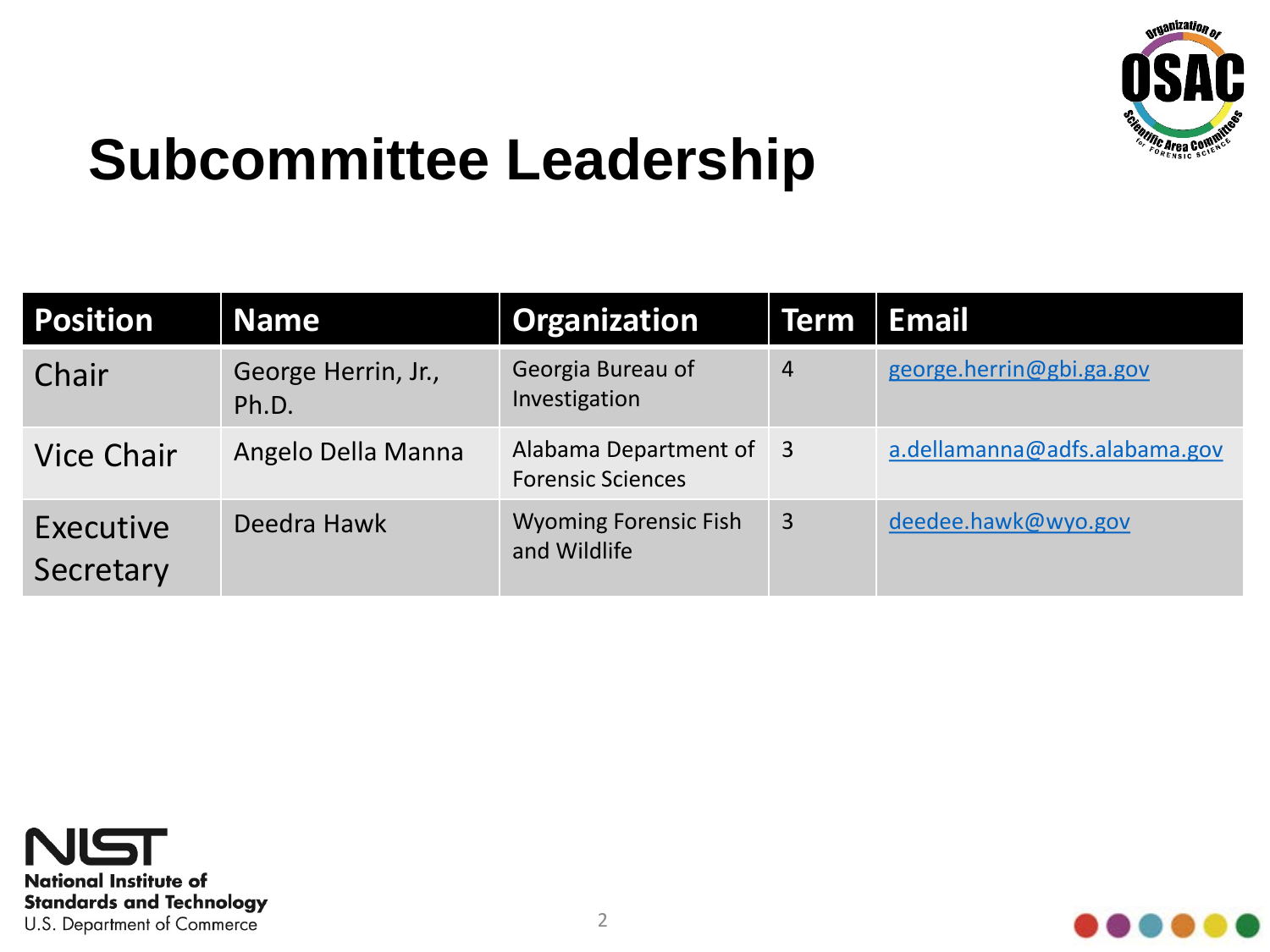#### **Subcommittee Members**



| #              | <b>Name</b>                            | Organization                                | <b>Term</b>    | <b>Email</b>                   |
|----------------|----------------------------------------|---------------------------------------------|----------------|--------------------------------|
| $\mathbf{1}$   | Kimberly Murga - DNA 1 Chair           | Las Vegas Metropolitan Police<br>Department | 3              | K10140M@lvmpd.com              |
| $2^{\circ}$    | Robyn Ragsdale, Ph.D. - DNA<br>2 Chair | Florida Department of Law<br>Enforcement    | $\overline{4}$ | robynragsdale@fdle.state.fl.us |
| $\overline{3}$ | Kimberly Frazier - Wildlife<br>Chair   | Wyoming Fish & Game Department              | $\overline{4}$ | kim.frazier@wyo.govv           |
| $\overline{4}$ | John Butler, Ph.D.                     | <b>NIST</b>                                 | 3              | john.butler@nist.gov           |
| 5              | Thomas Callaghan, Ph.D.                | <b>FBI</b>                                  | 3              | thomas.callaghan@ic.fbi.gov    |
| 6              | Robin Cotton, Ph.D.                    | <b>Boston University</b>                    | $\overline{4}$ | rwcotton@bu.edu                |
| $\overline{7}$ | Philip Danielson, Ph.D.                | University of Denver                        | 4              | pdaniels@du.edu                |
| 8              | Simone Gittelson, Ph.D.                | <b>NIST</b>                                 | 3              | simone.gittelson@nist.gov      |
| 9              | Bruce Weir, Ph.D.                      | University of Washington                    | 3              | bsweir@uw.edu                  |
| 10             |                                        |                                             |                |                                |



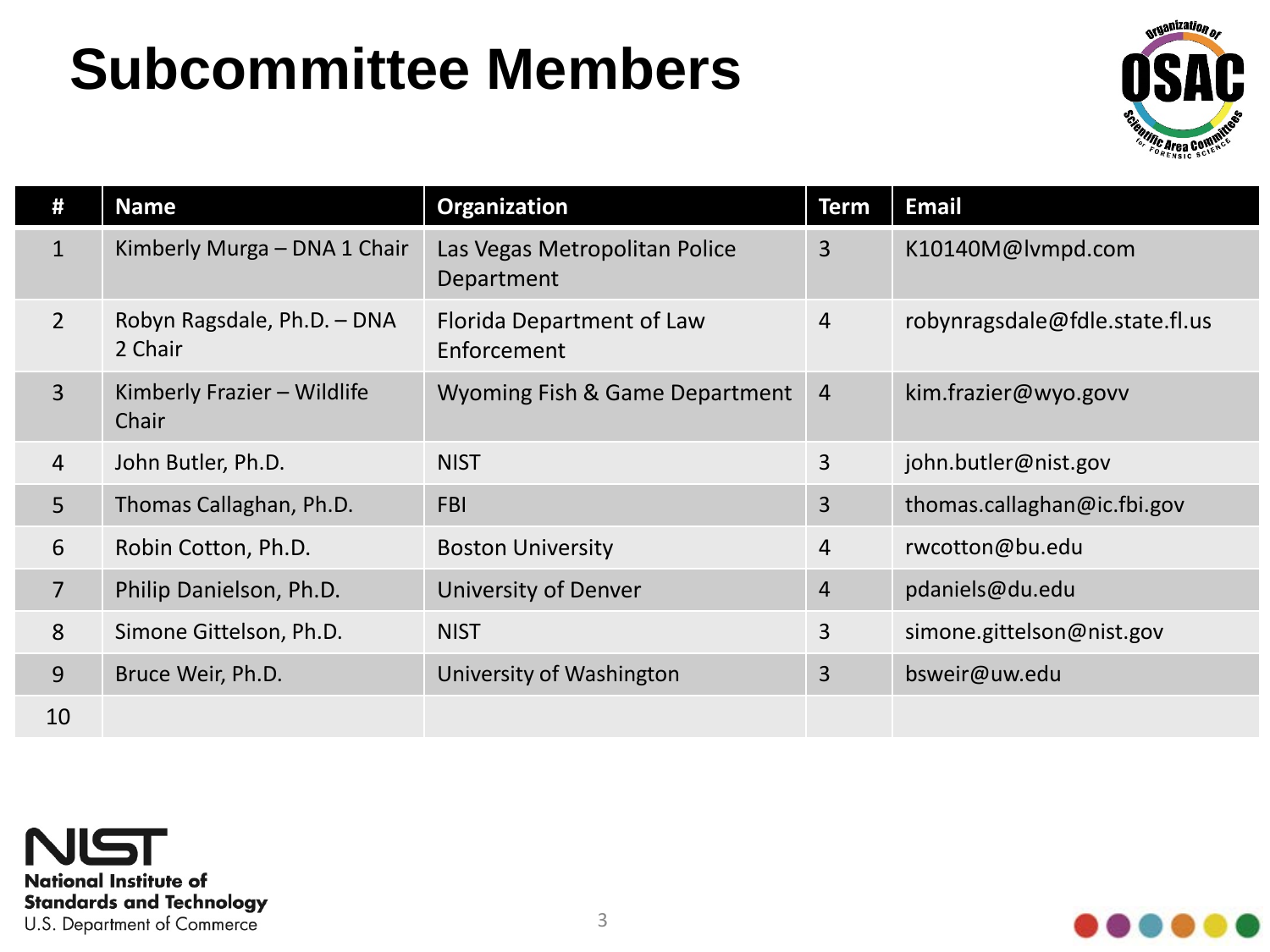

#### **Discipline Description**



The purpose of the Biology/DNA Scientific Area Committee is to review and develop standards and guidelines related to DNA and serological techniques used in forensic analyses of human and wildlife evidence.



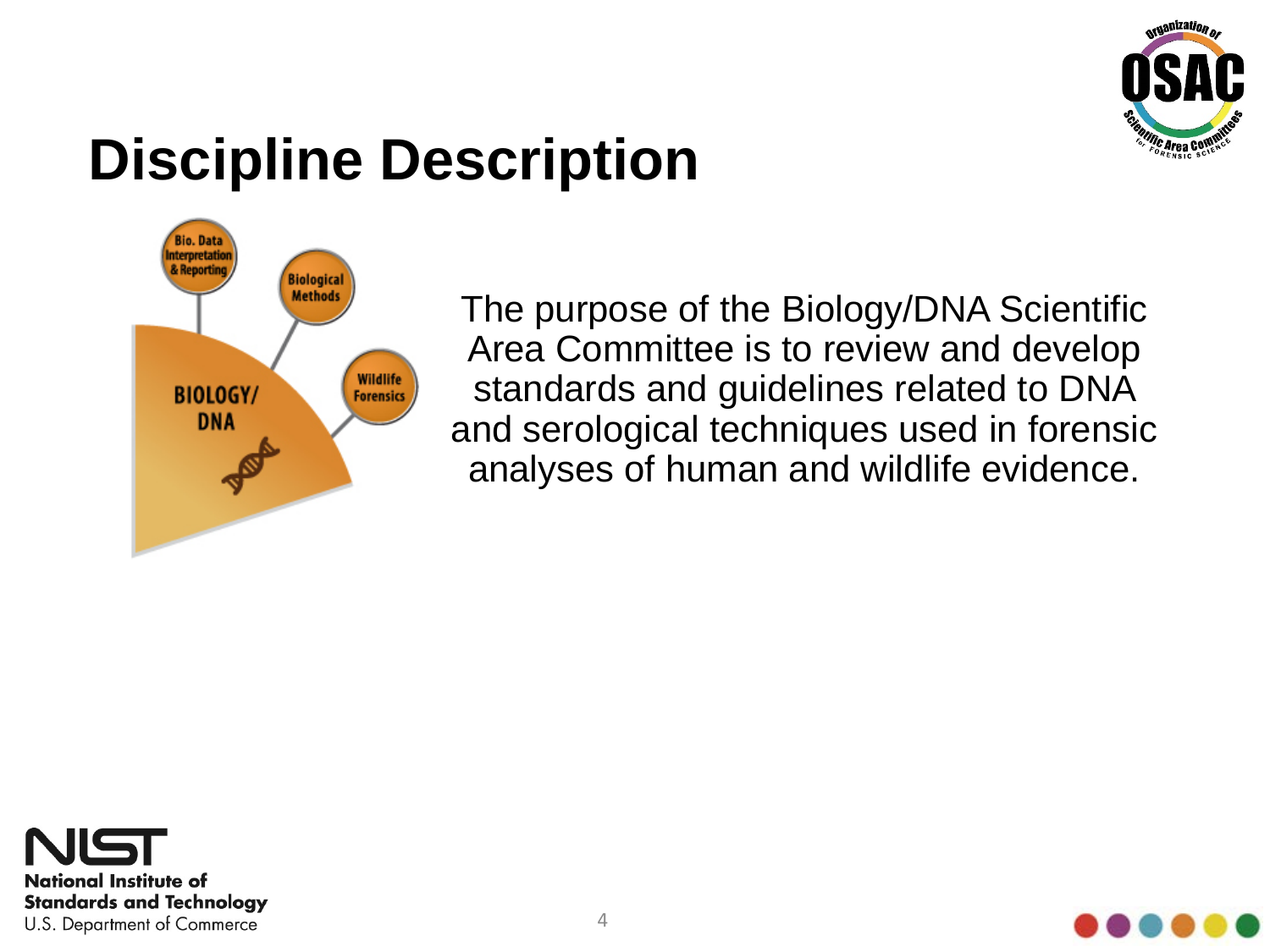

# **Biology/DNA SAC Goal**

Standards and guidelines that facilitate analyses of biological evidence using scientifically rigorous methods that are consistent between and within laboratories.



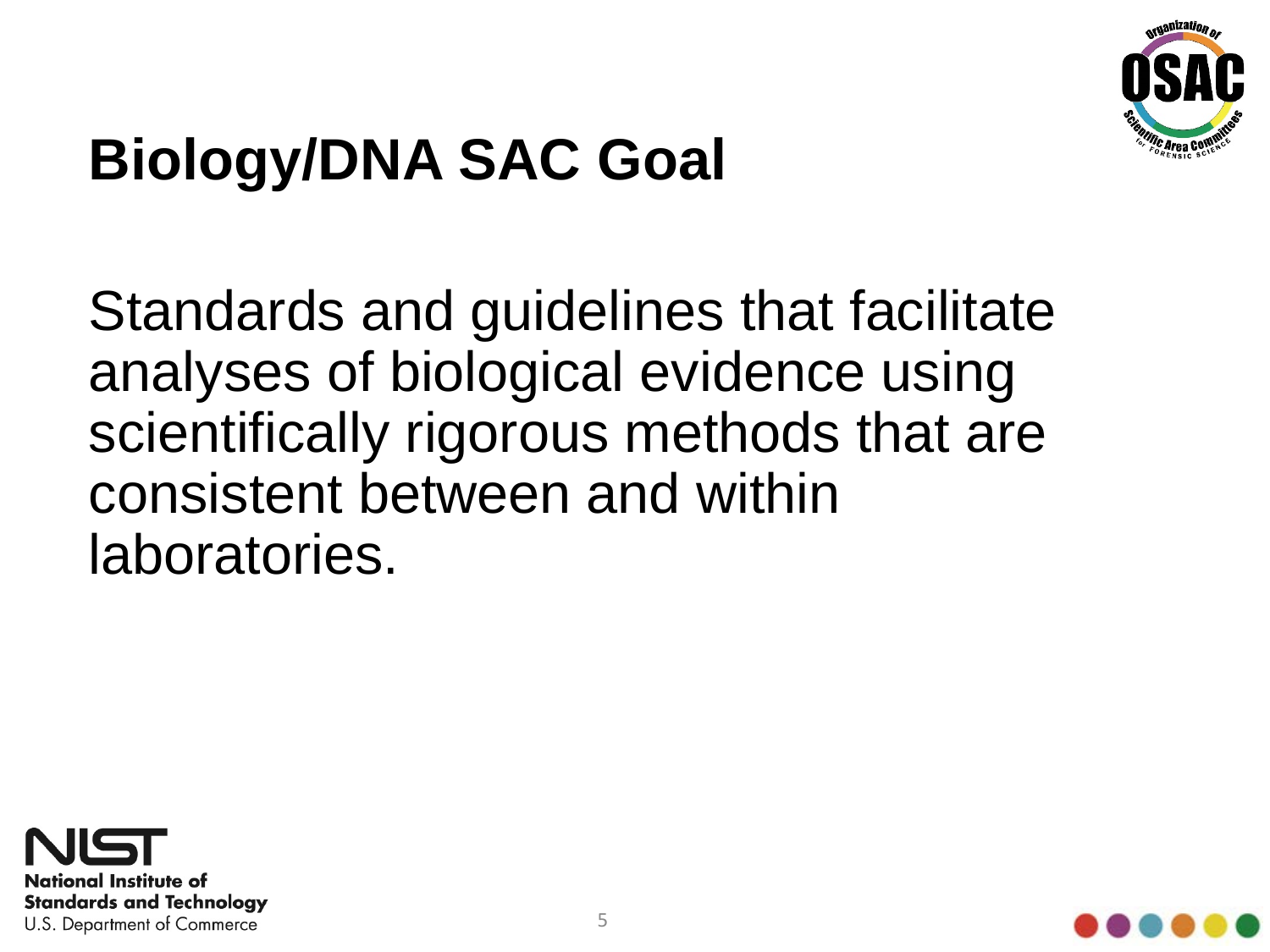

### **Strategic Plan**

- Focus on documents other than the FBI Quality Assurance Standards since the QAS is legally mandated for labs which participate in CODIS. The QAS is controlled by SWGDAM.
- Standards or guidelines must be based on scientific principles
- Foundational documents that enhance the consistency and compatibility of personnel and laboratory practices
- Modular, specific documents that can be more easily updated to keep pace with changing technologies
- The Academy Standards Board (ASB) has been selected as the most appropriate Standards Development Organization (SDO) for Biology/DNA documents



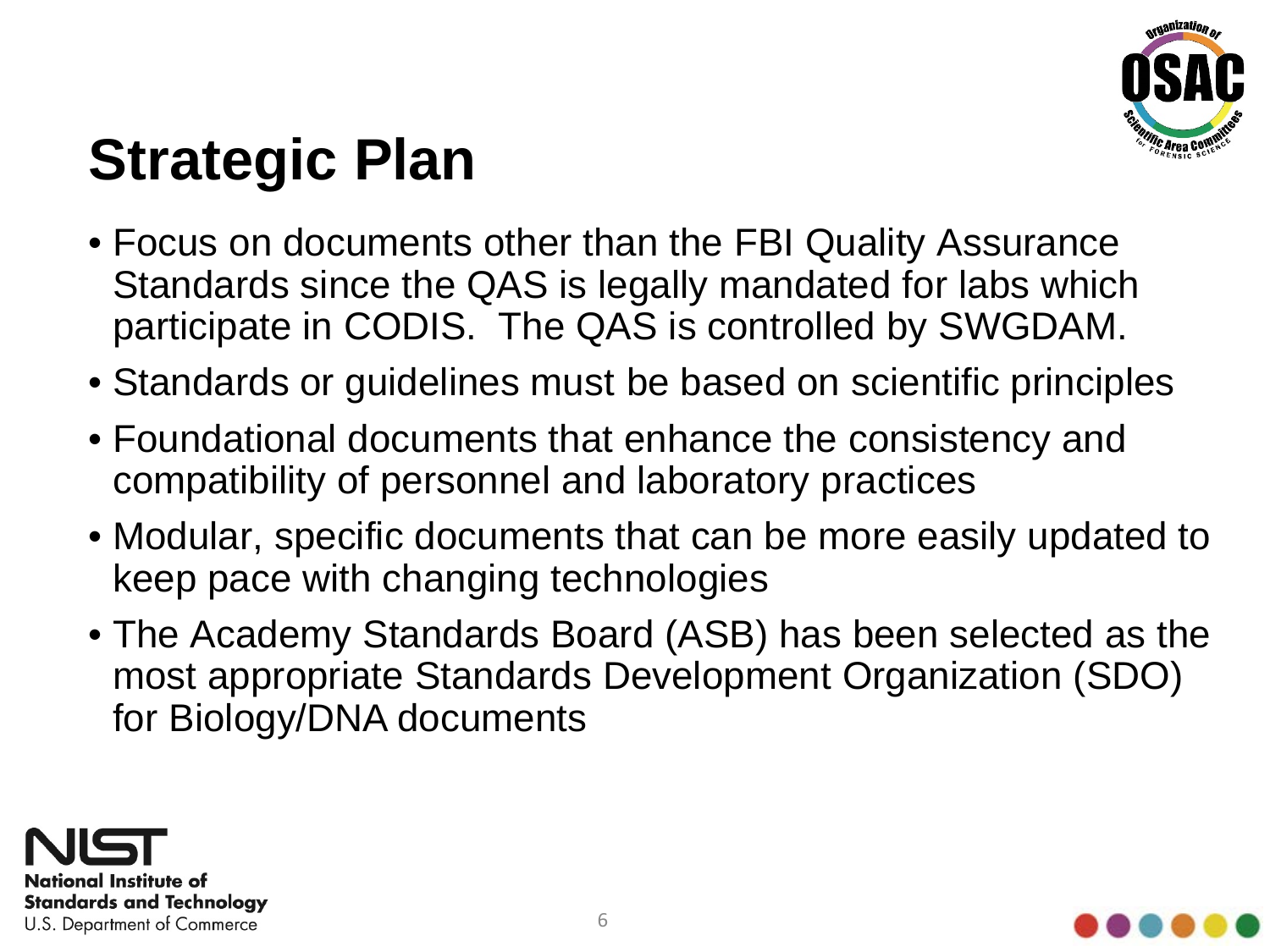



U.S. Department of Commerce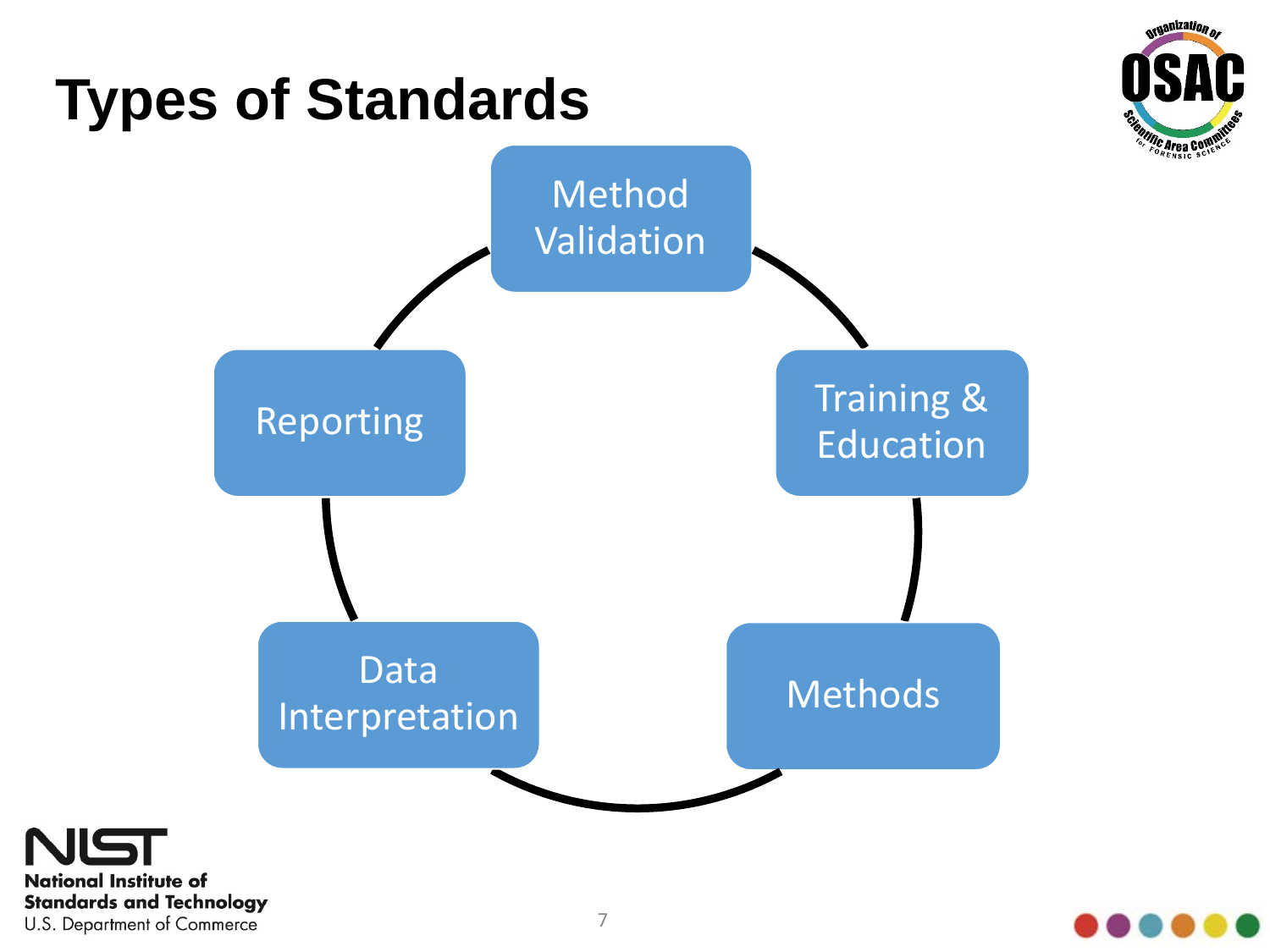

#### **Biology/DNA Document Process**

Subcommittee develops document (SDO 100)

OSAC units review (SDO 200 - 600)

Draft document sent to SDO (SDO 700)



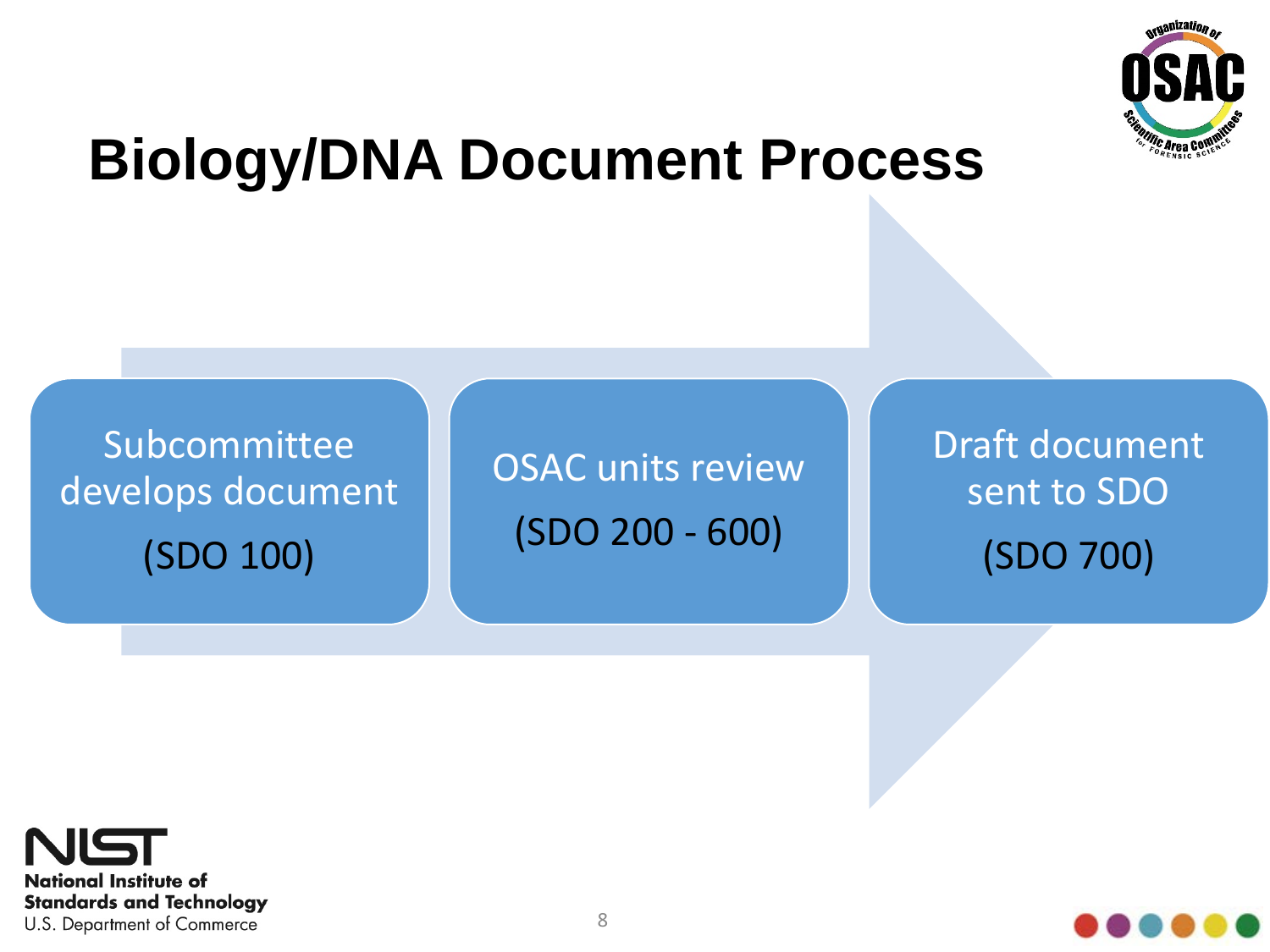# **Summary of Priority Projects**



| <b>Priority</b> | <b>OSAC</b><br><b>Process</b> | <b>Working Title of Document</b>                                                            |
|-----------------|-------------------------------|---------------------------------------------------------------------------------------------|
| $\mathbf 1$     | N/A                           | Terminology document - over 440 terms relevant to<br>forensic biology or wildlife forensics |
| $\overline{2}$  | <b>SDO 700</b>                | Standard for Validation of Probabilistic Genotyping Systems                                 |
| $\overline{3}$  | <b>SDO 700</b>                | Standard for Verification of Mixture Interpretation<br><b>Procedures</b>                    |
| $\overline{4}$  | <b>SDO 700</b>                | <b>Wildlife Forensics General Standard</b>                                                  |
| 5               | <b>SDO 700</b>                | <b>Wildlife Forensics Reporting Standard</b>                                                |
| 6               | <b>SDO 700</b>                | Wildlife Forensics Morphology Standard                                                      |



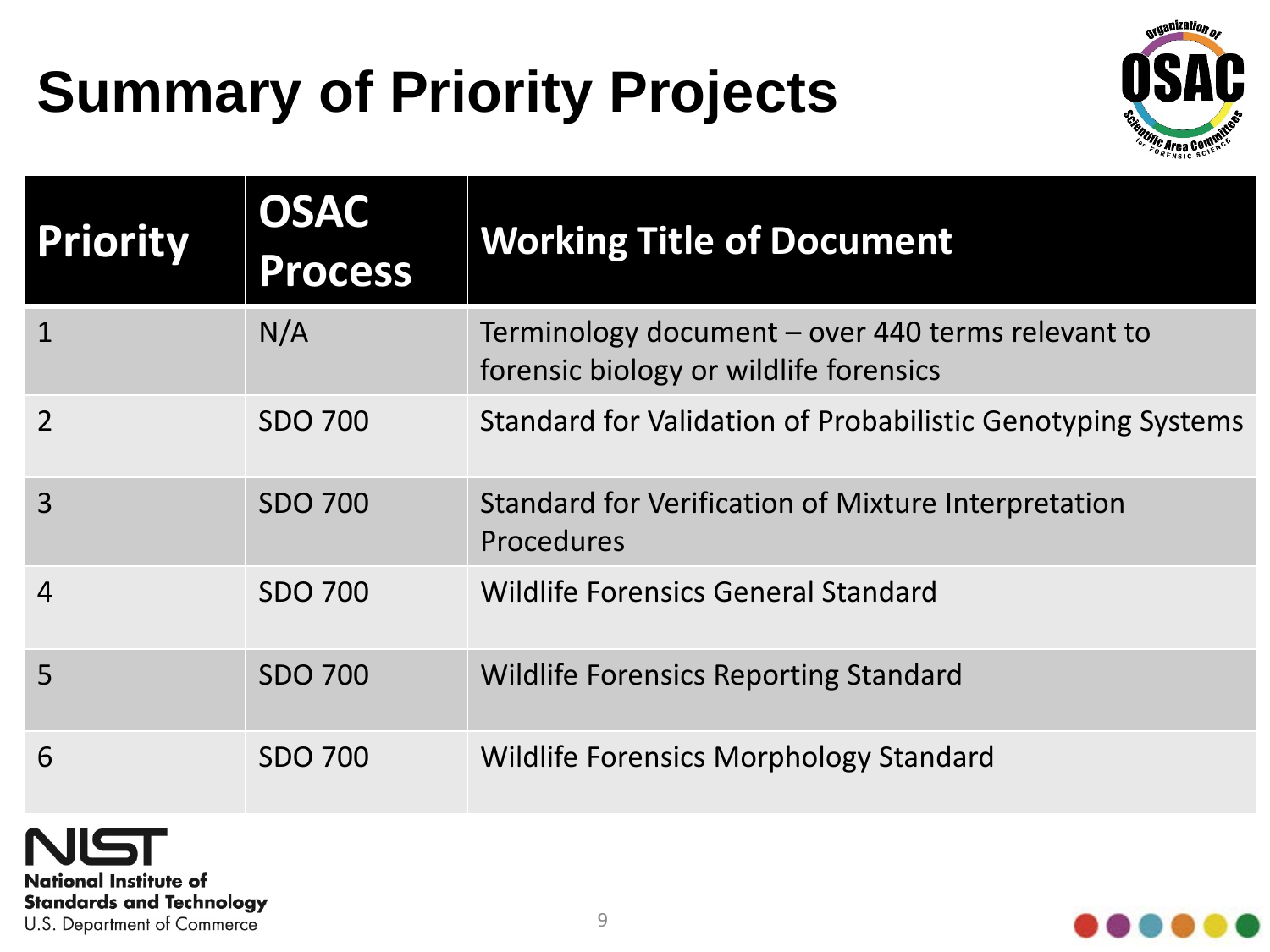

## **Biology/DNA SAC Next Steps**

- •Continue to review documents developed by subcommittees
- •Work with ASB to continue progress on documents submitted
- •Review any relevant ASB standards for possible inclusion on the OSAC registry